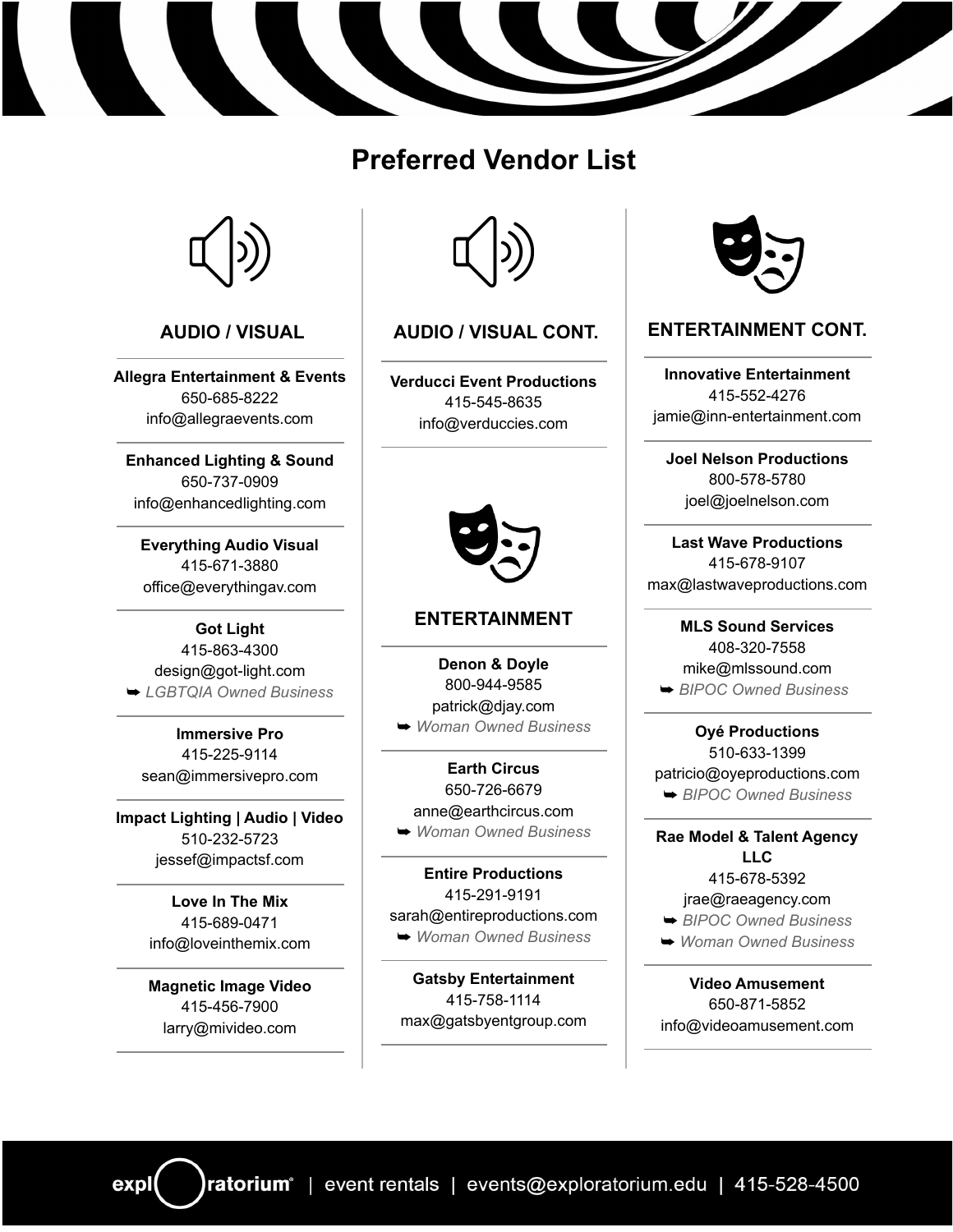# **Preferred Vendor List**



# **FLORAL**

**Hunt [Littlefield](http://www.huntlittlefield.com/)** 415-738-2360 [neil@huntlittlefield.com](mailto:neil@huntlittlefield.com)

**[Michael](http://www.michaeldaigian.com/) Daigian Design** 415-821-7710 [info@michaeldaigian.com](mailto:info@michaeldaigian.com)

#### **Revel [Floral](http://www.revelfloral.com/)** 415-829-7380 [marisa@revelfloral.com](mailto:marisa@revelfloral.com) ➥ *LGBTQIA Owned Business* ➥ *Woman Owned Business*



## **MEDICAL SERVICES**

**American Medical [Response](https://www.amr.net/)** 415-531-8173 [amr.sf@amr.net](mailto:amr.sf@amr.net)

**Special [Medical](http://specialmedicalaid.com/new-home/) Aid** 415-722-8876 [peter@specialmedicalaid.com](mailto:peter@specialmedicalaid.com)



# **PHOTOGRAPHY**

**[Giggle](https://giggleandriot.com/) & Riot** 916-760-8414 [studio@giggleandriot.com](mailto:studio@giggleandriot.com)

- ➥ *BIPOC Owned Business*
- ➥ *Disability Owned Business*
- ➥ *LGBTQIA Owned Business*
- ➥ *Woman Owned Business*

## **Gustavo [Fernandez](https://www.gustavofernandez.com/) [Photography](https://www.gustavofernandez.com/)** 415-766-2013

[gustavo@gustavofernandez.com](mailto:gustavo@gustavofernandez.com)

➥ *BIPOC Owned Business*

**Michelle Walker [Photography](https://michellewalker.com/)** 415-235-5400 [michelle@michellewalker.com](mailto:michelle@michellewalker.com) ➥ *Woman Owned Business*

**Orange [Photography](https://orangephotography.com/)** 415-255-7478 [sales@orangephotography.com](mailto:sales@orangephotography.com) ➥ *BIPOC Owned Business*

**[SnapFiesta](https://snapfiesta.com/)** 855-762-7343 [gene@snapfiesta.com](mailto:gene@snapfiesta.com) ➥ *BIPOC Owned Business*

➥ *Woman Owned Business*



# **PHOTOGRAPHY CONT.**

**The Vanity [Portrait](https://thevanityportraitstudio.com/) Studio** 415-504-2943 [info@thevanityportraitstudio.com](mailto:info@thevanityportraitstudio.com)



# **RENTALS / DÉCOR**

**AFR [Furniture](https://www.rentfurniture.com/?ctd_ac=1094110&ctd_co=1094112&ctx_name=AFR_Google&ct_Ad%20Source=DNI_AFR_Google&gclid=Cj0KCQiA0fr_BRDaARIsAABw4EsdLodgfo4ck9qWkHe6AfGpOy5kTI-B6KcCfmdfU8n_XWgQD31l6kwaAkh2EALw_wcB) Rental** 510-963-1298 [jsi@rentfurniture.com](mailto:jsi@rentfurniture.com)

**[Blueprint](https://www.blueprintstudiosnorcal.com/) Studios** 415-922-9004 [info@blueprintstudios.com](mailto:info@blueprintstudios.com) ➥ *LGBTQIA Owned Business*

> **Bright Event [Rentals](https://bright.com/)** 415-570-0470 [sales-SF@bright.com](mailto:sales-SF@bright.com)

**[DEKKO88](https://www.dekko88.com/)** 650-307-7979 [info@dekko88.com](mailto:info@dekko88.com) ➥ *Woman Owned Business*